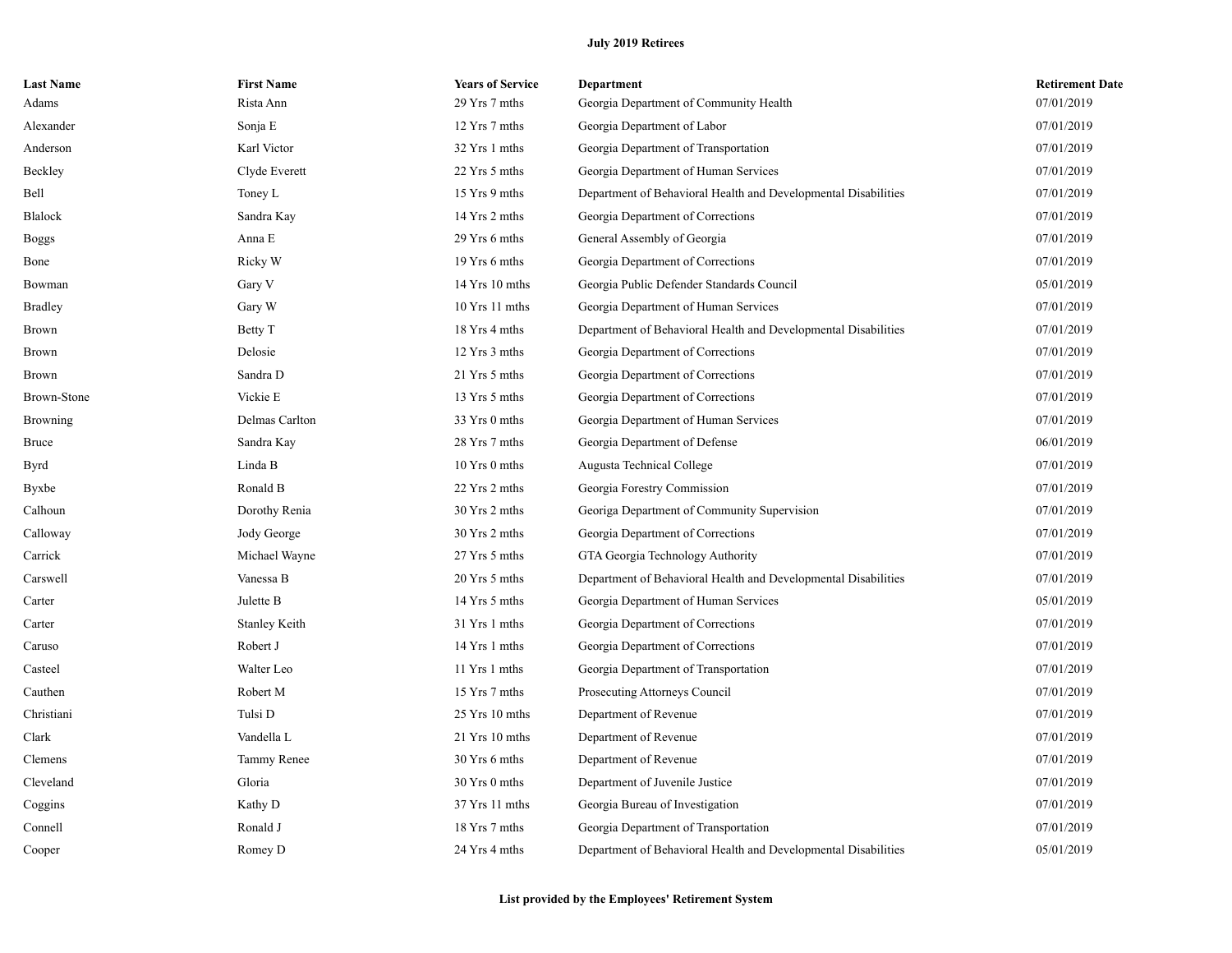| <b>Last Name</b> | <b>First Name</b>      | <b>Years of Service</b> | <b>Department</b>                                              | <b>Retirement Date</b> |
|------------------|------------------------|-------------------------|----------------------------------------------------------------|------------------------|
| Crawford         | Gwendolyn              | 13 Yrs 7 mths           | Prosecuting Attorneys Council                                  | 07/01/2019             |
| Crawford         | Kenneth S              | 11 Yrs 11 mths          | Georgia Department of Natural Resources                        | 07/01/2019             |
| Davis            | Cynthia J              | 10 Yrs 5 mths           | Department of Juvenile Justice                                 | 07/01/2019             |
| Deal             | Edward J               | 33 Yrs 3 mths           | Georgia Department of Public Health                            | 07/01/2019             |
| Devane           | Susan S                | 22 Yrs 5 mths           | Georgia Department of Labor                                    | 07/01/2019             |
| Duncan           | Valerie D              | 12 Yrs 4 mths           | Georgia Department of Community Health                         | 06/01/2019             |
| Dunn             | Cheryl B               | 13 Yrs 10 mths          | Georgia Department of Labor                                    | 07/01/2019             |
| Easterwood       | Barbara D              | 40 Yrs 9 mths           | Department of Revenue                                          | 07/01/2019             |
| Eddy             | Pennie M               | 16 Yrs 5 mths           | Lanier Technical College                                       | 07/01/2019             |
| Ellison          | Charles Gregg          | 16 Yrs 4 mths           | Georgia Department of Defense                                  | 07/01/2019             |
| Emery            | Natalie S              | 30 Yrs 4 mths           | Georgia Department of Corrections                              | 07/01/2019             |
| Fakhri           | Nargis Z               | 20 Yrs 1 mths           | Department of Behavioral Health and Developmental Disabilities | 07/01/2019             |
| Foran            | Lucinda Ann            | 10 Yrs 0 mths           | Prosecuting Attorneys Council                                  | 06/01/2019             |
| Frazier          | Debbie D               | 18 Yrs 3 mths           | Georgia Department of Human Services                           | 07/01/2019             |
| Frazier          | Kelly S.               | 29 Yrs 10 mths          | Department of Juvenile Justice                                 | 07/01/2019             |
| Frazier          | Teresa R               | 12 Yrs 3 mths           | Department of Behavioral Health and Developmental Disabilities | 07/01/2019             |
| Galifianakis     | Manuel                 | 19 Yrs 5 mths           | Georgia State Finance and Investment Commission                | 07/01/2019             |
| Galloway         | Jeffery Lee            | 36 Yrs 7 mths           | Georgia Department of Natural Resources                        | 07/01/2019             |
| Gannage          | George J               | 12 Yrs 7 mths           | West Georgia Technical College                                 | 07/01/2019             |
| Goggans          | Donald K               | 18 Yrs 10 mths          | Department of Behavioral Health and Developmental Disabilities | 07/01/2019             |
| Grinell          | Marilyn C              | 21 Yrs 1 mths           | Department of Revenue                                          | 05/01/2019             |
| Harden           | Mark Anthony           | 36 Yrs 2 mths           | Georgia Department of Public Health                            | 07/01/2019             |
| Harrow           | Conrad G               | 10 Yrs 7 mths           | Georgia Department of Community Health                         | 05/01/2019             |
| Harvey           | John Davis             | 23 Yrs 1 mths           | Secretary of State                                             | 07/01/2019             |
| Hogges           | Tommy Lee              | 20 Yrs 5 mths           | Georgia Department of Corrections                              | 05/01/2019             |
| Hoover           | Lorette M              | 36 Yrs 9 mths           | Columbus Technical College                                     | 07/01/2019             |
| Hubbard          | Leslie Green           | 23 Yrs 8 mths           | Department of Revenue                                          | 07/01/2019             |
| Jackson          | <b>Richard Preston</b> | 21 Yrs 2 mths           | Georgia Department of Corrections                              | 07/01/2019             |
| Jensen           | John B                 | 25 Yrs 0 mths           | Georgia Department of Natural Resources                        | 07/01/2019             |
| Jobe             | Stephen Brian          | 25 Yrs 9 mths           | Georgia Department of Public Safety                            | 07/01/2019             |
| Johnson          | Pamela                 | 32 Yrs 4 mths           | Georgia Correctional Industries                                | 07/01/2019             |
| Jordan           | Diane                  | 20 Yrs 7 mths           | Georgia Department of Human Services                           | 07/01/2019             |
| Kakhki           | Hassan H               | 28 Yrs 3 mths           | Department of Behavioral Health and Developmental Disabilities | 07/01/2019             |
| Kearney          | Thomas John            | 26 Yrs 6 mths           | Georiga Department of Community Supervision                    | 07/01/2019             |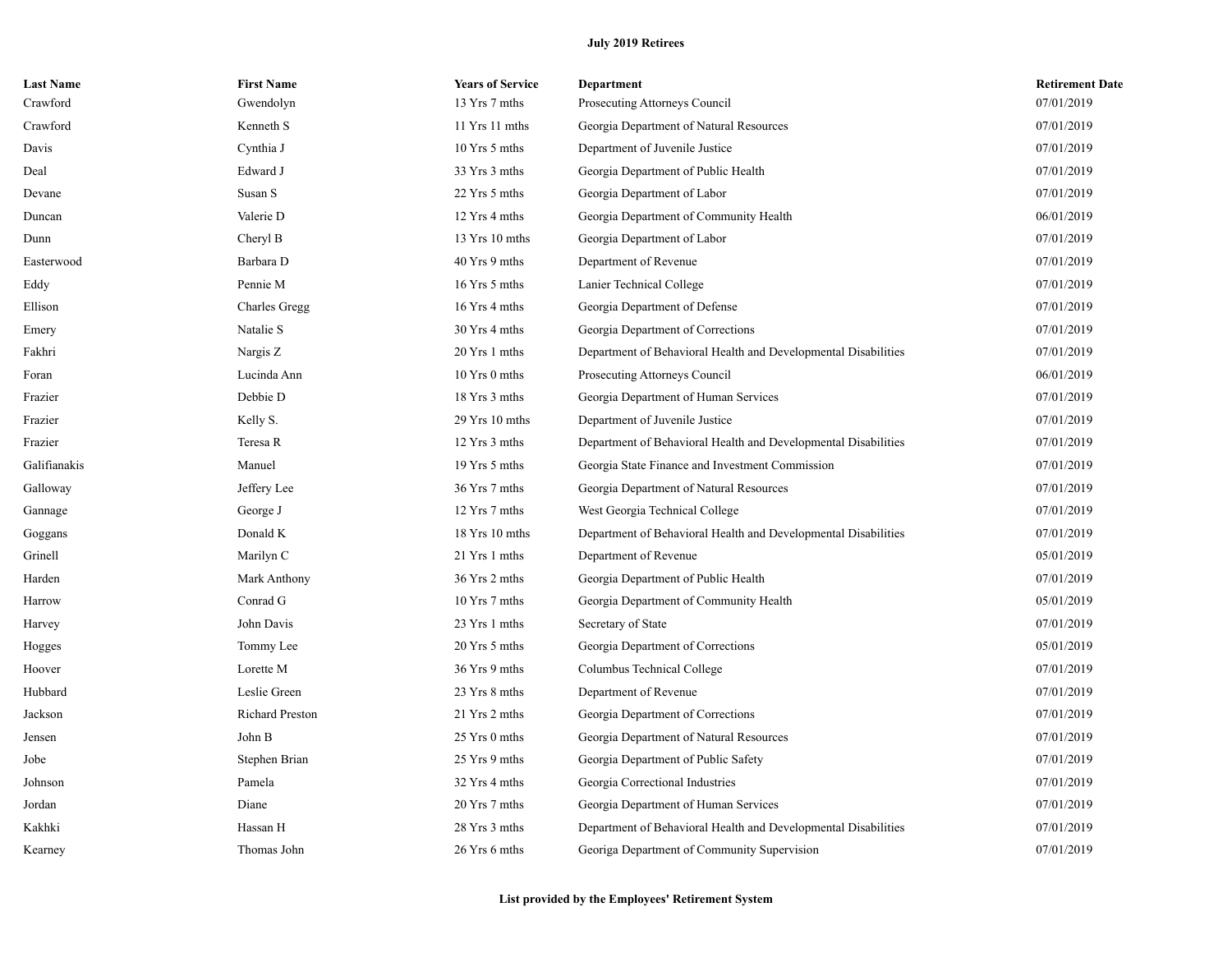| <b>Last Name</b> | <b>First Name</b> | <b>Years of Service</b> | Department                                                     | <b>Retirement Date</b> |
|------------------|-------------------|-------------------------|----------------------------------------------------------------|------------------------|
| Knight           | Rosetta           | 21 Yrs 1 mths           | Georgia Department of Human Services                           | 07/01/2019             |
| Kumar            | Veena             | 18 Yrs 0 mths           | Georgia Department of Natural Resources                        | 07/01/2019             |
| Lafavor          | Jerry             | 21 Yrs 8 mths           | Georgia Department of Corrections                              | 07/01/2019             |
| Lambert          | Thomas R          | 34 Yrs 6 mths           | Georgia Forestry Commission                                    | 07/01/2019             |
| Lane             | Deinance R        | 17 Yrs 3 mths           | Georgia Department of Public Health                            | 07/01/2019             |
| Langston         | Kevin D           | 34 Yrs 11 mths          | Department of Economic Development                             | 07/01/2019             |
| Lanier           | Tina K            | 10 Yrs 2 mths           | Georgia Department of Corrections                              | 07/01/2019             |
| Lattimore        | Joan K            | 14 Yrs 5 mths           | Georgia Department of Natural Resources                        | 07/01/2019             |
| Lawrence         | Christopher David | 27 Yrs 3 mths           | Georgia Department of Public Safety                            | 07/01/2019             |
| Lee              | Virginia          | 30 Yrs 0 mths           | Department of Behavioral Health and Developmental Disabilities | 07/01/2019             |
| Lewis            | Julia M           | 12 Yrs 7 mths           | The Technical College System of Georgia                        | 07/01/2019             |
| Lorenz           | Lonnie Lee        | $30$ Yrs 10 mths        | Georgia Department of Transportation                           | 06/01/2019             |
| Mark             | Tamara F          | 13 Yrs 1 mths           | Georgia Department of Natural Resources                        | 07/01/2019             |
| Martin           | Johnnie B         | 19 Yrs 8 mths           | Georiga Department of Community Supervision                    | 07/01/2019             |
| Martin           | Phillip Wayne     | 24 Yrs 3 mths           | Georgia Department of Education                                | 07/01/2019             |
| Mckelvey         | Allen L           | 22 Yrs 2 mths           | Dekalb Community Service Board                                 | 07/01/2019             |
| Mcmillan         | Terrell B         | 30 Yrs 0 mths           | Georgia Department of Transportation                           | 07/01/2019             |
| Medeiros         | Randall Wade      | 30 Yrs 0 mths           | Georgia Department of Human Services                           | 07/01/2019             |
| Meisner          | Judy Lynn         | 24 Yrs 0 mths           | Georgia Department of Transportation                           | 06/01/2019             |
| Merritt          | Shelba Jean       | 18 Yrs 0 mths           | Georgia Department of Corrections                              | 07/01/2019             |
| Miller           | Robert L          | 14 Yrs 0 mths           | Georgia Department of Transportation                           | 07/01/2019             |
| Mobley           | Joyce E           | 23 Yrs 3 mths           | Georgia Department of Law                                      | 07/01/2019             |
| Mock             | Ronald G          | 11 Yrs 9 mths           | Georgia Department of Corrections                              | 05/01/2019             |
| Montoya          | Melissa S         | 16 Yrs 1 mths           | Georgia Department of Transportation                           | 06/01/2019             |
| Moore            | Benita            | 10 Yrs 1 mths           | The Technical College System of Georgia                        | 07/01/2019             |
| Moore            | Reginal Lee       | 21 Yrs 1 mths           | Georgia Department of Corrections                              | 05/01/2019             |
| Moseley          | Kevin Earl        | 31 Yrs 8 mths           | Georgia Department of Transportation                           | 07/01/2019             |
| Nichols          | Mary Catherine    | 26 Yrs 8 mths           | Georgia Department of Natural Resources                        | 07/01/2019             |
| Noles            | Michael L         | 18 Yrs 9 mths           | Georgia Department of Veterans Service                         | 07/01/2019             |
| Noll             | Dawn Marie        | $30$ Yrs 11 mths        | Georgia Department of Human Services                           | 07/01/2019             |
| Norman           | Christopher Todd  | 18 Yrs 2 mths           | Georgia Department of Public Safety                            | 07/01/2019             |
| Odom             | Donna D           | 14 Yrs 4 mths           | Georgia Department of Corrections                              | 07/01/2019             |
| Ogboi            | Vincent Taive     | 11 Yrs 4 mths           | Georgia Department of Transportation                           | 07/01/2019             |
| Palmer           | Frederick Eugene  | 28 Yrs 2 mths           | Georgia Department of Corrections                              | 07/01/2019             |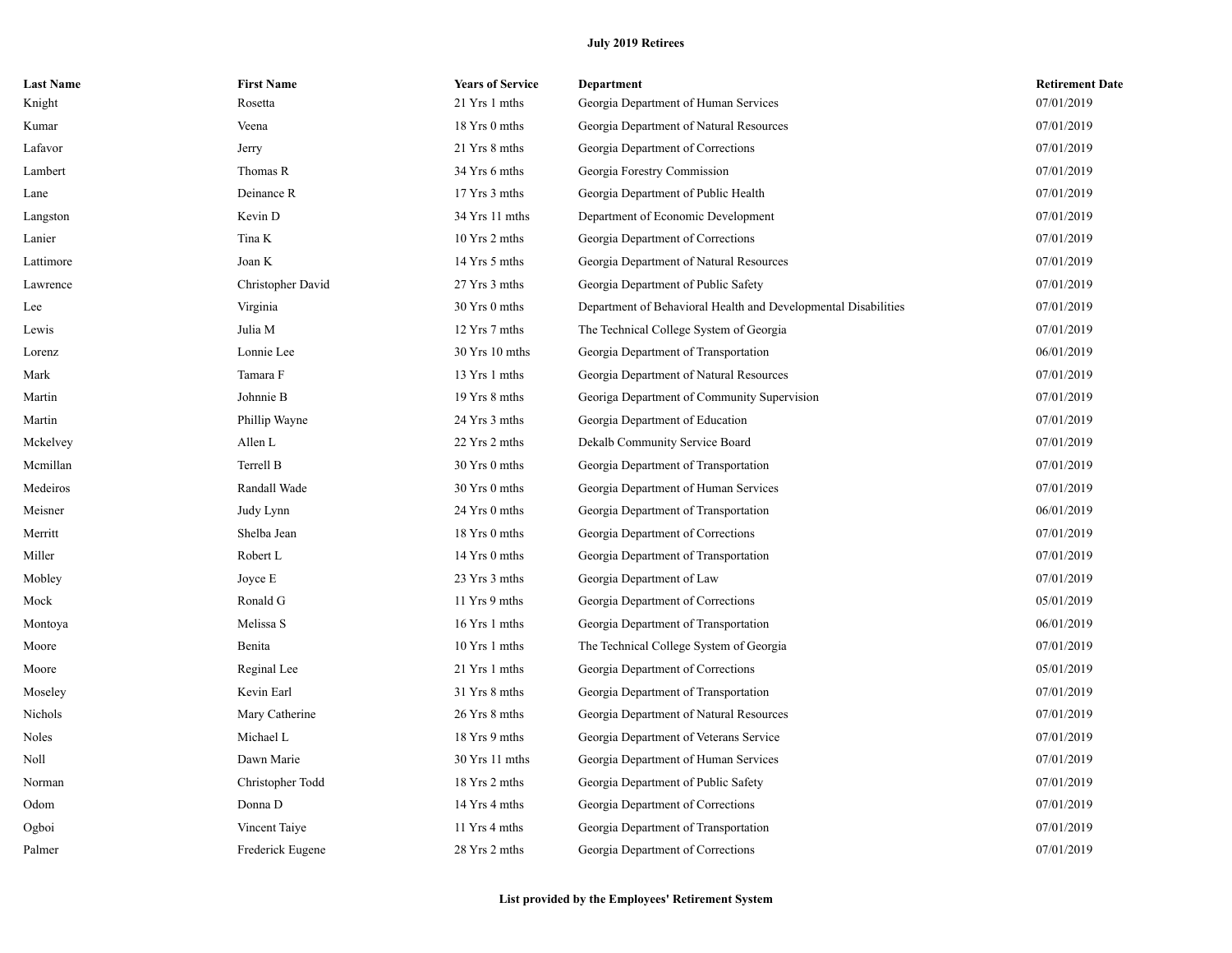| <b>Last Name</b> | <b>First Name</b> | <b>Years of Service</b> | Department                                                     | <b>Retirement Date</b> |
|------------------|-------------------|-------------------------|----------------------------------------------------------------|------------------------|
| Parr             | Jimmy W           | 11 Yrs 0 mths           | Office of Commissioner of Insurance                            | 07/01/2019             |
| Parrott          | Nancy R           | 22 Yrs 8 mths           | GTA Georgia Technology Authority                               | 07/01/2019             |
| Phillips         | Margaret B        | 12 Yrs 10 mths          | Georgia Department of Human Services                           | 05/01/2019             |
| Phillips         | Sylvia C          | 33 Yrs 10 mths          | Georgia Department of Education                                | 07/01/2019             |
| Pierce           | Rhonda K          | 24 Yrs 11 mths          | Department of Behavioral Health and Developmental Disabilities | 07/01/2019             |
| Pledger          | Lonnie M          | 14 Yrs 2 mths           | Department of Behavioral Health and Developmental Disabilities | 06/01/2019             |
| Pounds           | Chaunson Le Val   | 26 Yrs 11 mths          | <b>State Board Pardons and Paroles</b>                         | 06/01/2019             |
| Power            | Donyce Jean       | 22 Yrs 4 mths           | Georgia Department of Human Services                           | 05/01/2019             |
| Presley          | Richard T.        | 25 Yrs 6 mths           | Southern Regional Technical College                            | 07/01/2019             |
| Pyles            | Donald Lee        | 30 Yrs 0 mths           | Department of Behavioral Health and Developmental Disabilities | 07/01/2019             |
| Reeves           | Ariane L          | $10$ Yrs 5 mths         | Georgia Department of Community Health                         | 05/01/2019             |
| Reid-Smith       | Zina D            | 30 Yrs 6 mths           | Georgia Department of Law                                      | 07/01/2019             |
| Rigdon           | Jerone            | 15 Yrs 4 mths           | Georgia Department of Transportation                           | 07/01/2019             |
| Rivers           | Doristine B       | 15 Yrs 2 mths           | Georgia Department of Corrections                              | 07/01/2019             |
| Rodgers          | Kimberly Renae    | 29 Yrs 9 mths           | Coastal Pines Technical College                                | 07/01/2019             |
| Rodgers          | Melissa J         | 30 Yrs 0 mths           | Georgia Department of Public Safety                            | 07/01/2019             |
| Rodriguez        | Jaime H           | 13 Yrs 1 mths           | Georgia Department of Transportation                           | 07/01/2019             |
| Rogers           | Larry W           | 33 Yrs 2 mths           | Georgia Department of Natural Resources                        | 07/01/2019             |
| Rosado-Ortiz     | Rafael A          | 10 Yrs 2 mths           | Department of Juvenile Justice                                 | 05/01/2019             |
| Rotter           | Craig Michael     | 27 Yrs 10 mths          | Georgia Bureau of Investigation                                | 07/01/2019             |
| Runo             | Michael Joseph    | 19 Yrs 9 mths           | Department of Behavioral Health and Developmental Disabilities | 07/01/2019             |
| Salandy          | Ralph Joseph      | 18 Yrs 7 mths           | Department of Behavioral Health and Developmental Disabilities | 07/01/2019             |
| Sawyer           | Gwendolyn         | 19 Yrs 5 mths           | Georgia Department of Human Services                           | 07/01/2019             |
| Scharff          | Louis M           | 28 Yrs 2 mths           | Department of Behavioral Health and Developmental Disabilities | 06/01/2019             |
| Scherer          | Dianna A          | 38 Yrs 0 mths           | Georgia Department of Human Services                           | 07/01/2019             |
| Shine            | Roy A             | 11 Yrs 6 mths           | Georgia Department of Transportation                           | 07/01/2019             |
| Shipley          | Kim M             | 10 Yrs 1 mths           | Supreme Court                                                  | 05/01/2019             |
| Shymanski        | Rosser W          | 30 Yrs 10 mths          | Georgia Public Broadcasting                                    | 07/01/2019             |
| Slocumb          | Donald Chris      | 34 Yrs 5 mths           | Georiga Department of Community Supervision                    | 07/01/2019             |
| Smith            | Pamela G          | 17 Yrs 10 mths          | Georgia Department of Public Health                            | 07/01/2019             |
| Smith            | Robin Braden      | 25 Yrs 2 mths           | Georiga Department of Community Supervision                    | 06/01/2019             |
| Smith            | Sherry            | 38 Yrs 3 mths           | Georgia Department of Early Care Learning                      | 07/01/2019             |
| Spencer          | Stephen Eric      | 23 Yrs 11 mths          | Prosecuting Attorneys Council                                  | 07/01/2019             |
| Stevens          | Richard Fredrick  | 22 Yrs 9 mths           | Georgia Department of Corrections                              | 07/01/2019             |